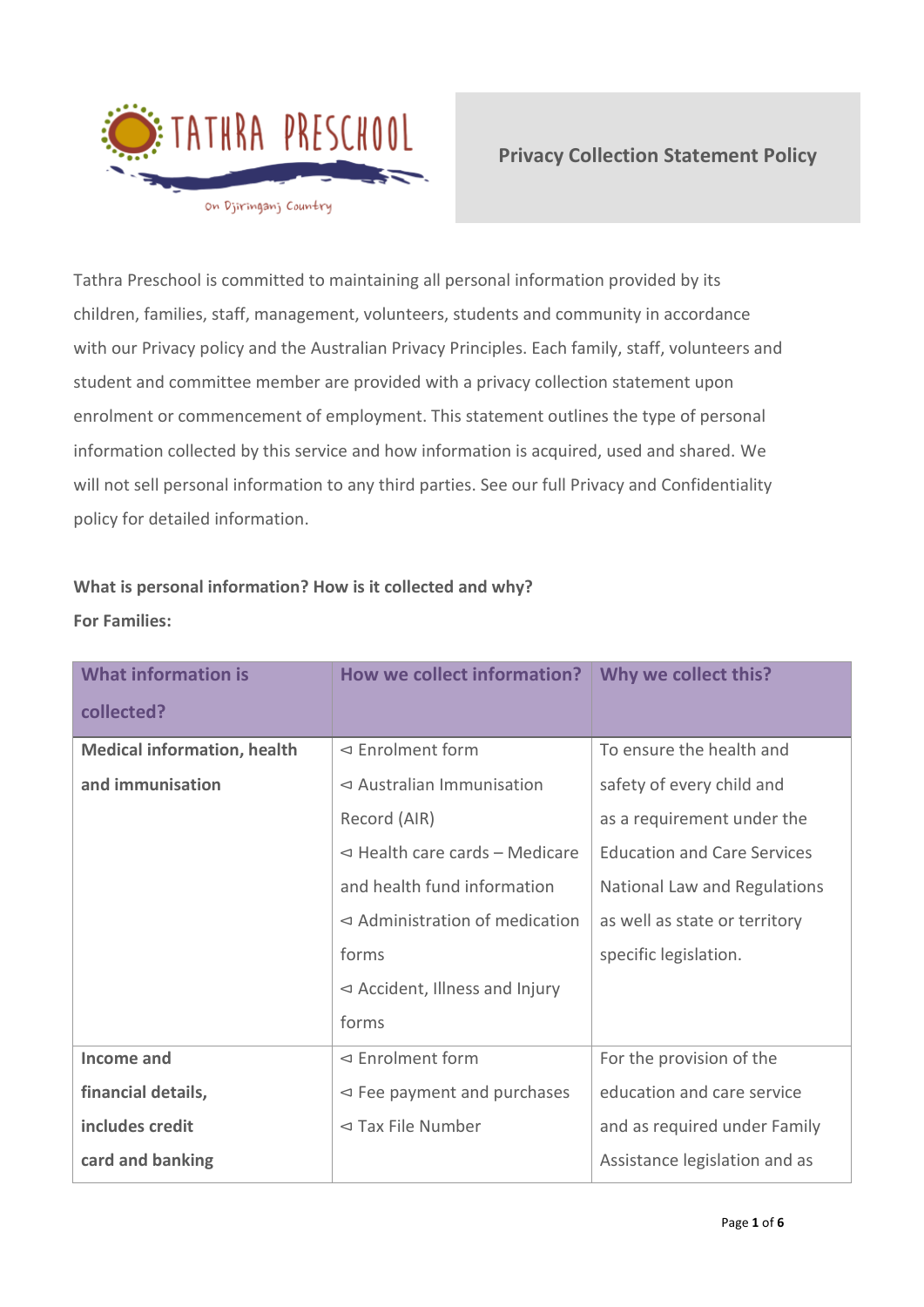| information.                          |                                       | per Funding Agreements with      |
|---------------------------------------|---------------------------------------|----------------------------------|
|                                       |                                       | the state/territory Regulatory   |
|                                       |                                       | Authority and the Department     |
|                                       |                                       | of Education, Skills and         |
|                                       |                                       | Employment (DESE).               |
| <b>Contact details</b>                | ⊲ Enrolment form                      | Required under the Education     |
| of family and                         | $\triangleleft$ Updated details form  | and Care Services National       |
| emergency contact                     | ⊲ Authorisation forms                 | Law and Regulations and to       |
| information                           |                                       | ensure the health and safety     |
|                                       |                                       | of every child.                  |
| Children's developmental              | $\triangleleft$ Observations          | Required under the Education     |
| records                               | ⊲ Assessment of children's            | and Care Services National Law   |
|                                       | learning                              | and Regulations, and to provide  |
|                                       | $\triangleleft$ Programming documents | a high-quality education and     |
|                                       | $\triangleleft$ Communications with   | care service.                    |
|                                       | families                              |                                  |
|                                       |                                       |                                  |
| <b>Family Assistance information,</b> | $\triangleleft$ Enrolment form        | Required under the Family        |
| including child's name, CRN           | ⊲ Complying Written                   | Assistance legislation and under |
| and D.O.B.                            | Agreement (CWA)                       | employment legislation under     |
|                                       |                                       | Income Tax legislation           |
| <b>Legal information</b>              | ⊲ Enrolment form                      | Required under the Education     |
|                                       | ⊲ Court orders, AVOs or               | and Care Services National Law   |
|                                       | parenting plans                       | and Regulations.                 |
| <b>Employment, marital status</b>     | $\triangleleft$ Enrolment form        | Required under employment        |
| and nationality/cultural              |                                       | legislation and to provide       |
| background                            |                                       | priority of access state         |
|                                       |                                       | legislation.                     |
| Any information required to be        | $\leq$ Enrolment form                 | Required under appropriate       |
| recorded under the National           | $\triangleleft$ Authorisation forms   | federal or state/territory       |
| Law and Regulations, the              | $\triangleleft$ Complaints records    | funding legislation. Required    |
| <b>Family Assistance Law other</b>    |                                       | under the Education and Care     |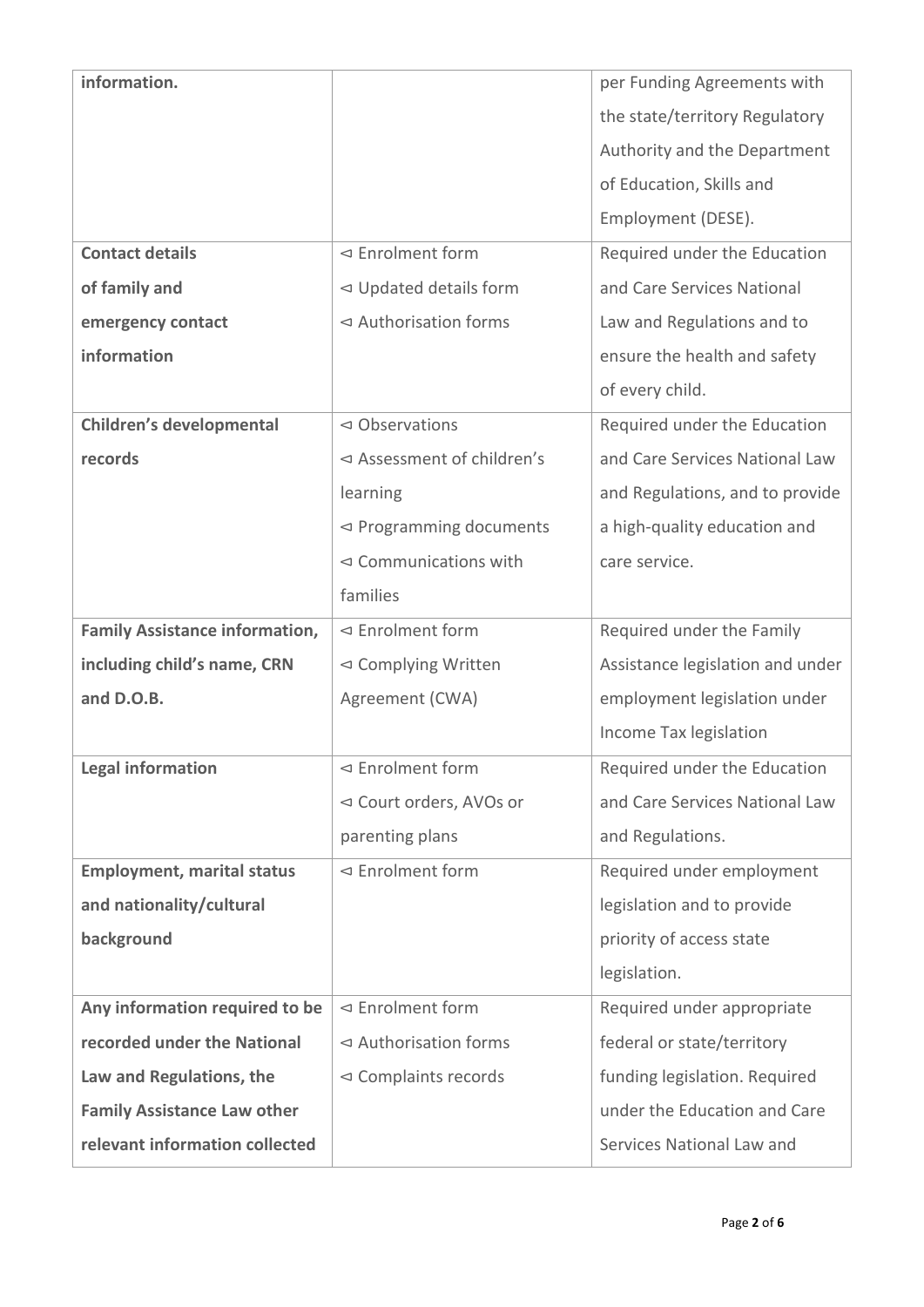| to support the enrolment of a | Regulations when amending,                 |
|-------------------------------|--------------------------------------------|
| child.                        | updating or adding service                 |
|                               | information via the NQA ITS,               |
|                               | including: $\triangleleft$ Notification of |
|                               | complaints                                 |

# **For educators:**

| <b>What information is</b>       | <b>How we collect information?</b>             | Why we collect this?                        |
|----------------------------------|------------------------------------------------|---------------------------------------------|
| collected?                       |                                                |                                             |
| <b>Employment background and</b> | ⊲ Employment record                            | Required under employment                   |
| restrictions on working with     | $\triangleleft$ Prohibition notice declaration | legislation, to support the                 |
| children                         | for prospective staff members                  | Approved Provider to not                    |
|                                  |                                                | engage a person prohibited                  |
|                                  |                                                | from working in an education                |
|                                  |                                                | and care service.                           |
| Working with children checks     | $\triangleleft$ Originals of documents         | Required under the Education                |
| or equivalent, criminal history  |                                                | and Care Services National Law              |
| checks                           |                                                | and Regulations and                         |
|                                  |                                                | state/territory specific child              |
|                                  |                                                | protection legislation.                     |
| <b>Approved qualifications</b>   | ⊲ Staff Record                                 | Required under the Education                |
| and/or evidence of 'actively     | $\triangleleft$ Certified copies of documents  | and Care Services National Law              |
| working towards' approved        | from registered training                       | and Regulations. Required                   |
| qualifications                   | organisations or universities                  | under relevant state/ territory             |
|                                  | $\triangleleft$ Teacher registration           | teacher registration or                     |
|                                  | documents                                      | accreditation legislation.                  |
|                                  | $\triangleleft$ Application, consent and       | Required by the Regulatory                  |
|                                  | designation of Nominated                       | Authority when amending,                    |
|                                  | Supervisor, Responsible Person                 | updating or adding service                  |
|                                  | and Educational Leader                         | information via the NQA ITS,                |
|                                  | positions                                      | including: $\triangleleft$ Applications for |
|                                  |                                                | waivers                                     |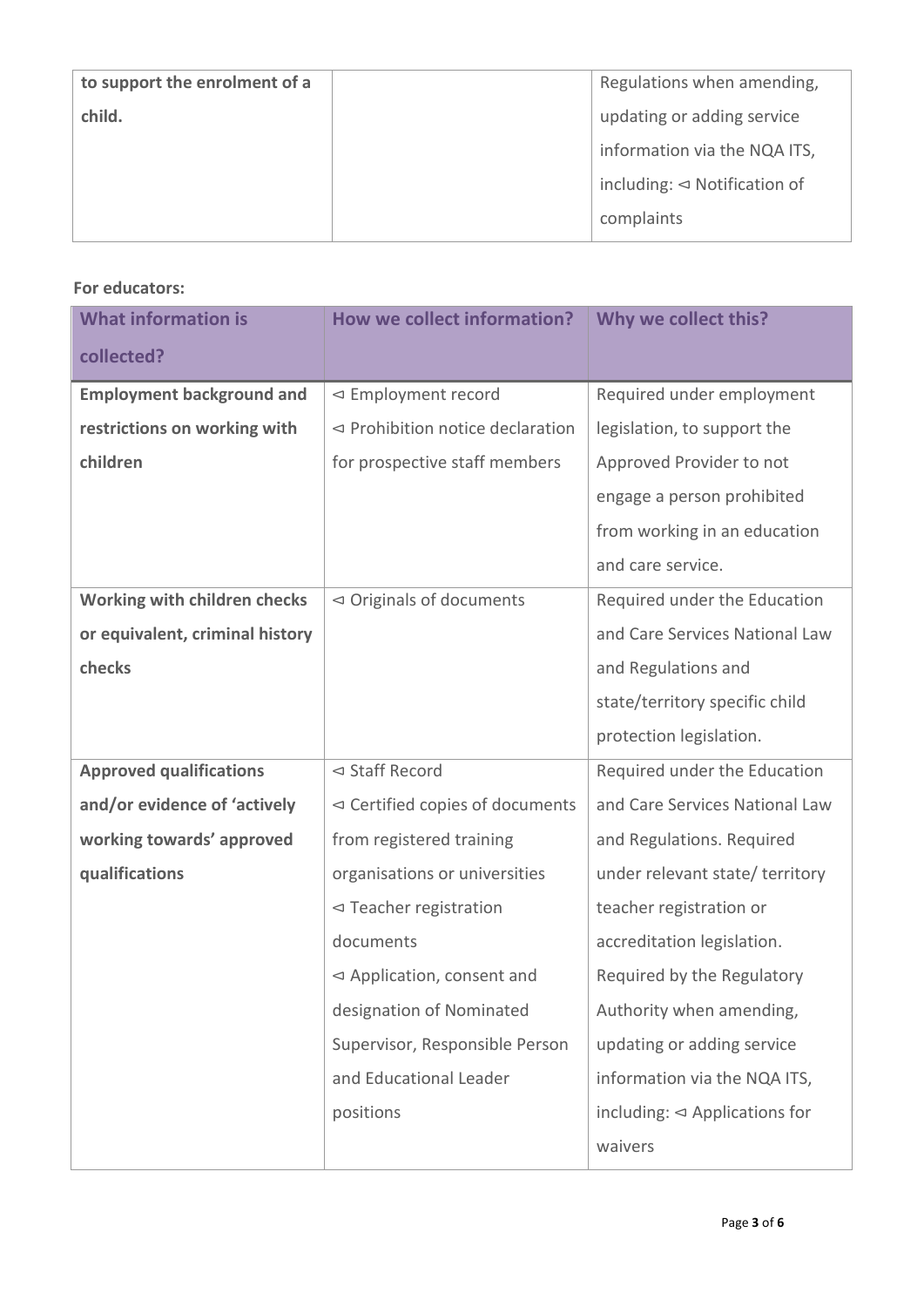# **For Volunteers/Students:**

| <b>What information is</b>   | <b>How we collect information?</b>          | Why we collect this?           |
|------------------------------|---------------------------------------------|--------------------------------|
| collected?                   |                                             |                                |
| <b>Contact details of</b>    | $\triangleleft$ Staff record - Volunteer or | Required under the Education   |
| volunteer/student and        | student                                     | and Care Services National Law |
| emergency contact            | $\triangleleft$ Record of visitors to the   | and Regulations                |
| information                  | service                                     |                                |
| Working with children checks | $\triangleleft$ Originals of documents      | Required under the Education   |
| or equivalent                |                                             | and Care Services National Law |
|                              |                                             | and Regulations as well as     |
|                              |                                             | state/territory specific child |
|                              |                                             | protection legislation.        |

# **For Committee:**

| <b>What information is</b> | How we collect information?                | Why we collect this?                      |
|----------------------------|--------------------------------------------|-------------------------------------------|
| collected?                 |                                            |                                           |
| <b>Contact Details</b>     | $\triangleleft$ Board contact details form | To distribute to staff and board          |
|                            |                                            | members. Required under the               |
|                            |                                            | <b>Education and Care Services</b>        |
|                            |                                            | National Law and Regulations              |
|                            |                                            | when amending, updating or                |
|                            |                                            | adding Approved Provider                  |
|                            |                                            | information via the NQA ITS.              |
|                            |                                            | Notifications include:                    |
|                            |                                            | $\triangleleft$ Assessment of fitness and |
|                            |                                            | propriety                                 |
|                            |                                            | $\triangleleft$ Amendment for Approved    |
|                            |                                            | Providers, including updating             |
|                            |                                            | persons with management and               |
|                            |                                            | control                                   |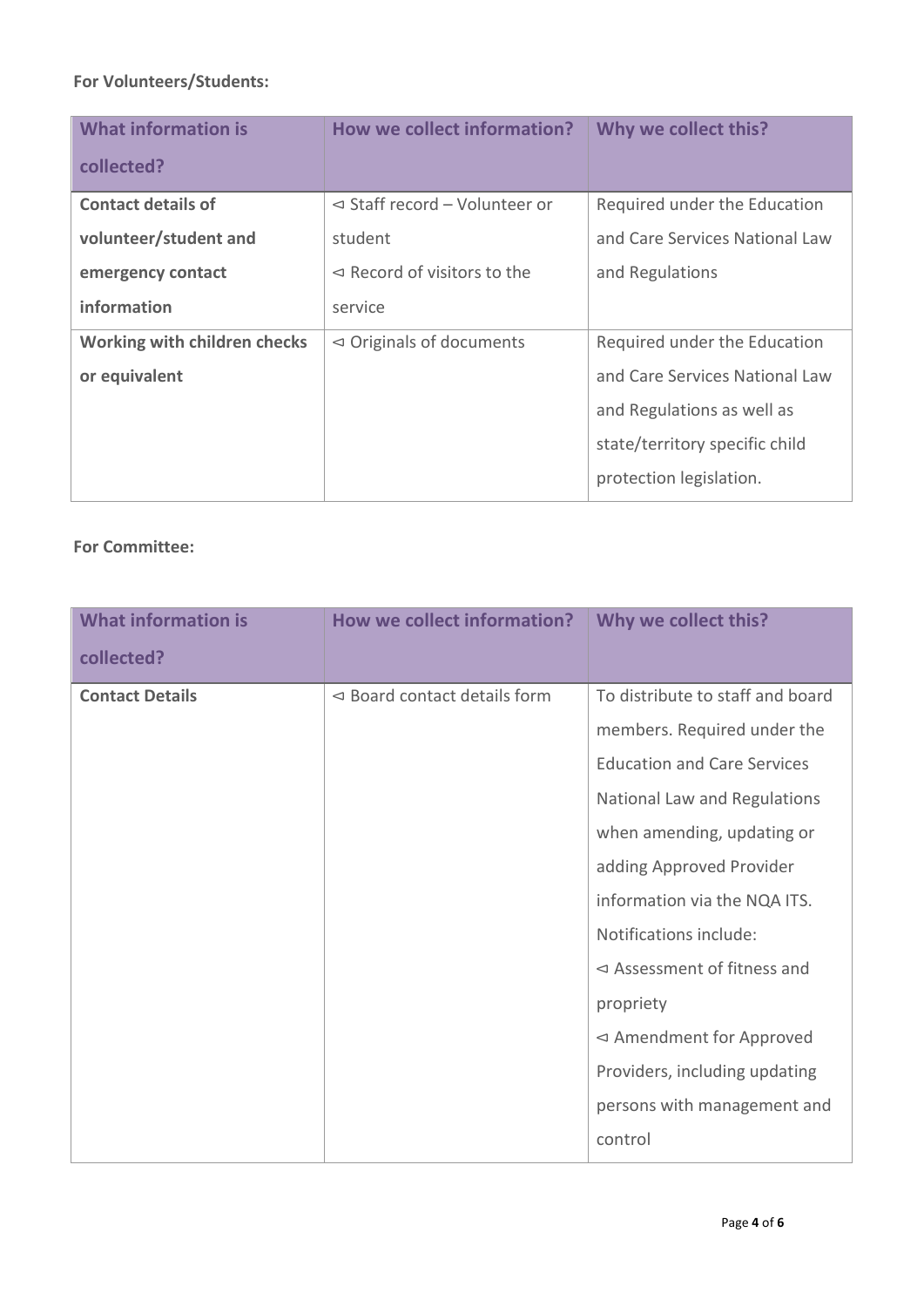|                              |                                        | $\triangleleft$ Transfer or amendment of       |
|------------------------------|----------------------------------------|------------------------------------------------|
|                              |                                        | service approval                               |
|                              |                                        | $\triangleleft$ Other Regulatory Authority     |
|                              |                                        | requested information                          |
| Working with children checks | $\triangleleft$ Originals of documents | Required under the Education                   |
| or equivalent                |                                        | and Care Services National Law                 |
|                              |                                        | and Regulations when                           |
|                              |                                        | amending, updating or adding                   |
|                              |                                        | Approved Provider information                  |
|                              |                                        | via the NQA ITS. Notifications                 |
|                              |                                        | include: $\triangleleft$ Assessment of fitness |
|                              |                                        | and propriety $\triangleleft$ Amendment for    |
|                              |                                        | Approved Providers, including                  |
|                              |                                        | updating persons with                          |
|                              |                                        | management and control $\lhd$                  |
|                              |                                        | Transfer or amendment of                       |
|                              |                                        | service approval $\triangleleft$ Other         |
|                              |                                        | <b>Regulatory Authority requested</b>          |
|                              |                                        | information                                    |
|                              |                                        |                                                |

Personal information is information that personally identifies an individual, such as a name,

residential or email address and includes information relevant to the enrolment process, credit card information, billing records, documentation of a child's learning and development, and recorded information regarding complaints.

Publicly available information, such as information on a public website profile is not considered personal information.

Tathra Preschool only collects personal information when individuals specifically and knowingly elect to provide this, such as when individuals enrol a child in the service, pay fees or subscriptions, and provide health or family information to support the inclusion of a child.

#### **Direct communications**

Tathra Preschool uses individual's personal information to send information by post, email or telephone. Individuals are provided with an opportunity to elect not to receive such information upon enrolment or through written notification to the service.